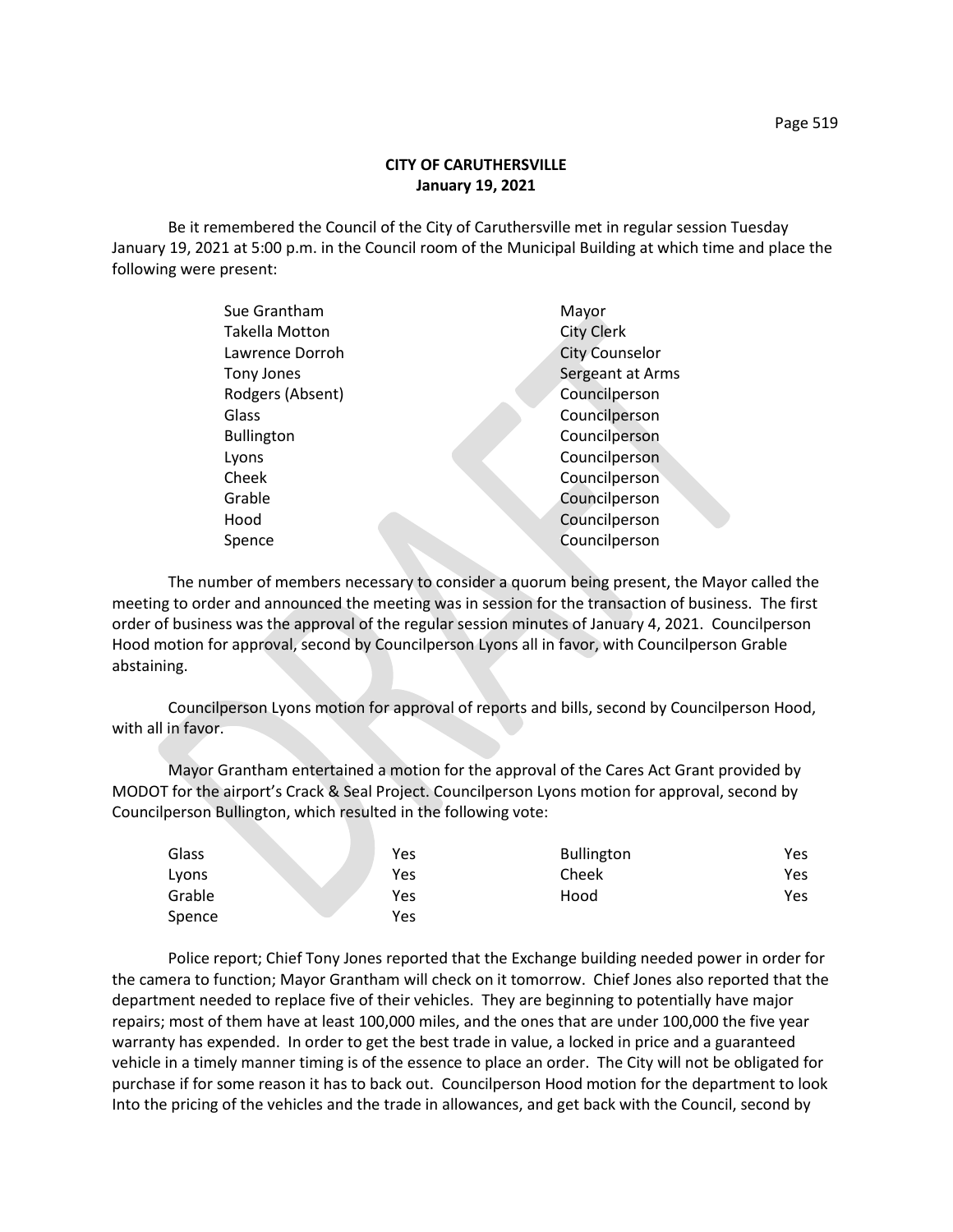## Page 520

Councilperson Grable, which resulted in the following vote:

| Glass  | Yes | <b>Bullington</b> | Yes  |
|--------|-----|-------------------|------|
| Lyons  | Yes | Cheek             | Yes  |
| Grable | Yes | Hood              | Yes. |
| Spence | Yes |                   |      |

Fire report; Fire calls from January 9, 2021 through January 19, 2021 are as follows: 1/9/21; Fire alarm sounding due to sheet rock dust on East  $19^{th}$  St,  $1/9/21$ ; Small grass fire at the Recreation Center that was put out upon arrival, 1/15/21; Small grass fire at Sonic and was put out upon arrival, 1/19/21; Structure fire on County Rd 515 a total loss, 1/19/21; Barn fire on County Rd 553.

Public Works; Paul Shaw reported on the repairs that has been conducted within the City over the last year as follows: Sullivan's/Sewer, Sonic/Sewer, Jiffy Jim's/Sewer, Taven LS/Sewer, Gayosa LS/Sewer, Behind Middle School/Sewer, 9<sup>th</sup> & Eastwood/Sewer, Force Main S Ward/Sewer, Force Main Stonewall Dr/Sewer, Belle 9<sup>th</sup>-10<sup>th</sup>/Sewer, 19<sup>th</sup> Brown-Chaffin/Sewer, 20<sup>th</sup> & Lincoln/Sewer, Brown-9<sup>th</sup> &10th, 1305 Ward/Sewer, 9th Brown-Oak/Sewer, 602 Grand/Sewer, 7th & Grand/Sewer, 708 Grand/Sewer, 802 Grand/Sewer, 942 Grand/Sewer, 10<sup>th</sup> & Grand/Sewer, 12<sup>th</sup> & Grand/Sewer, 811 Carleton/Sewer, 710 Ward/Sewer, East Haven/Sewer, 79 E Haven/Sewer, 75 E Haven/Sewer, 70 E Haven/Sewer, 1309 Zaida/Sewer, Collins 12<sup>th</sup>-13<sup>th</sup>/Sewer, Ward & 10<sup>th</sup>/Sewer, 941 Laurant/Sewer, 20<sup>th</sup> W of Dudley/Sewer, 20<sup>th</sup> E of Dudley/Sewer, Oxidation Ditch/Sewer, 9<sup>th</sup> & Laurant/Sewer, 3<sup>rd</sup> & Eastwood/Sewer, 10<sup>th</sup> & Collins/Sewer, Wal Mart manhole/Sewer, 3rd St Well/Water, 3rd St Plant (ongoing)/Water, WWTP Upgrades (ongoing)/Sewer, Paving Davis/Street, Paving Vest/Street, Paving Carrol/Street, Paving W 19<sup>th</sup>/Street, Paving E 20<sup>th</sup>/Street, Paving Kelly/Street, Paving Marilyn Dr./Street, WP HS Pump/Water, Well 5 Motor/Water, Renovation Industrial Dr Plant/Water, Renovation of WWTP Building/Sewer, 14<sup>th</sup> & Walker Hydrant/Water, 8<sup>th</sup> & Ferguson Hydrant/Water, 4<sup>th</sup> & Franklin Major Leak/Water, 20<sup>th</sup> & Lincoln LS/Sewer, Montgomery Water Sewer Tap, Radio Station Leak/Water, Water Line to RRM/Water, Industrial Dr/Sewer, 14<sup>th</sup> & Franklin Water & Sewer Tap, Marilyn Dr Sewer Tap/Sewer, Leak Marilyn Dr/Water, Hwy U Water Tap/Water, Grand Water Tap/Water, Zaida Sewer Tap/Sewer, E 20<sup>th</sup> St Leak/Water.

Mr. Shaw reported having well problems, and having to pull the pump; there aren't any holes in the casings. They will pump off tomorrow to see where the sand is. There was a question about  $14<sup>th</sup>$  & Franklin being blocked off; it has an old drain that they went in and cut out, once everything dries they will go back into it, also on 20<sup>th</sup> & Lincoln; the station was stopped up, and hopefully by getting the valve out and repairing it will solve the problem.

Code Enforcement; Barry Gilmore reported that he had heard back from the Small Business Administration about the request of the house on Kelly Dr. to be taken from under the loan, in which they granted, and the house will be demoed. Mr. Gilmore is awaiting Ameren to drop power lines in order to demo houses on E. 19<sup>th</sup> St.; also waiting on Ameren about the two houses on 4<sup>th</sup> and Juliet, in which asbestos testing has to occur. The C H Young property owner received the certified letter that was sent, in which they have 30 days to adhere to the conditions. Hopefully demolishing will occur by mid-April, if just cause isn't shown that it shouldn't. A roll off was delivered to Highland for it to be cleaned up.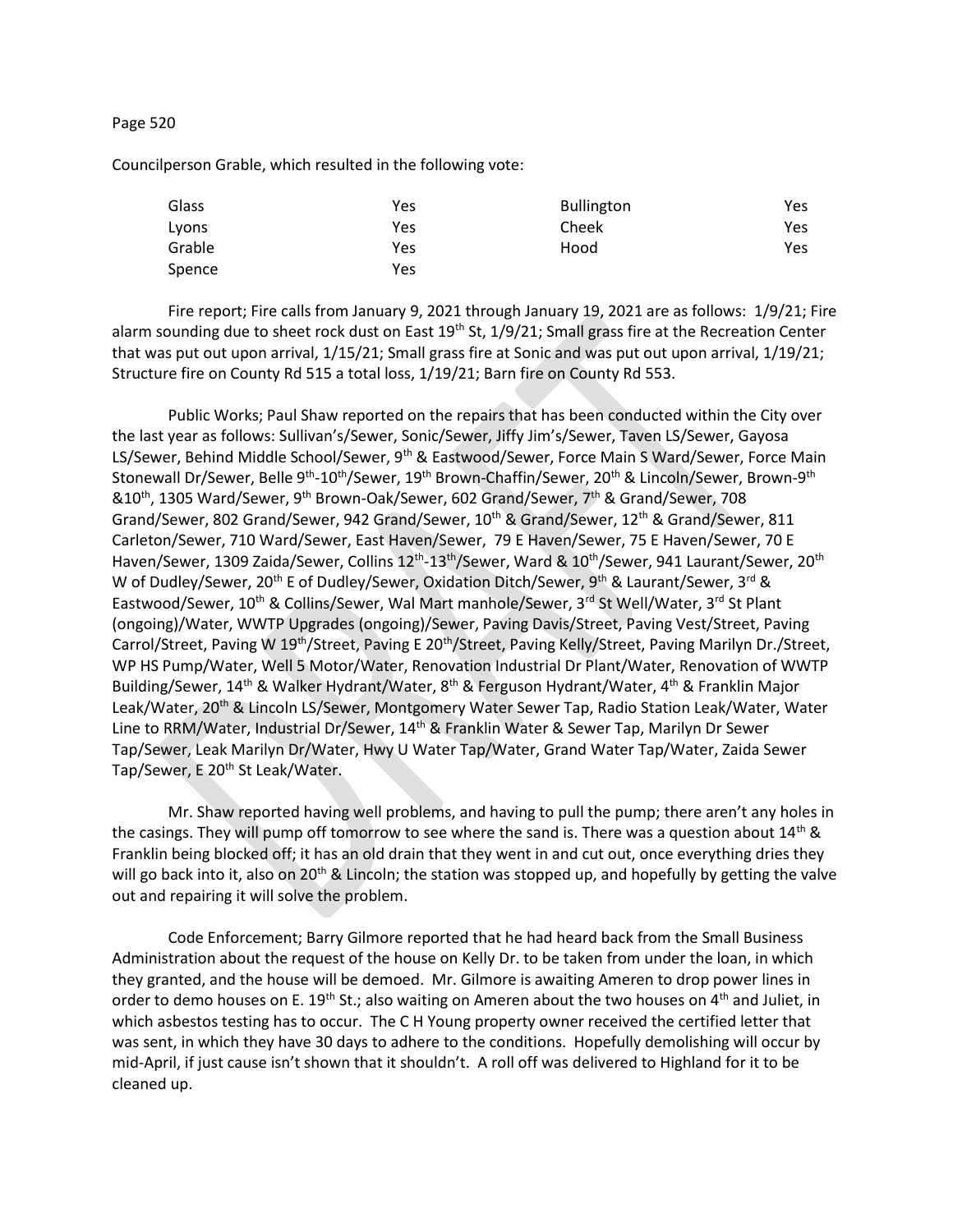Parks & Recreation; Lamonte Bell reported that the grass fire that was started was on tape and could be accessed if need be. A quote has been obtained for leak repairs on the roof in the amount of \$4,500. The 24 hour access will start next month with the installation of the cameras. Counselor Dorroh stated Mr. Bell would need to get two more quotes, with the quote for the roof being less than \$5,000 it didn't have to be advertised. Councilperson Bullington motion to approve up to \$4,500 and authorize the Mayor to execute the contract for the roof. Councilperson Hood motion for approval, which resulted in the following vote:

| Glass  | Yes | <b>Bullington</b> | Yes |
|--------|-----|-------------------|-----|
| Lyons  | Yes | Cheek             | Yes |
| Grable | Yes | Hood              | Yes |
| Spence | Yes |                   |     |

Library report; Teresa Tidwell reported that there would be digitization of old microfilm that's in storage at the Courthouse, which will be done free be the State in preserving the history of the City for future use.

Insurance report; Councilperson Bullington got an email from Colonial Life about their supplemental insurance, and is asking to meet with the committee. Counselor Dorroh made mention to make sure to ask them about their necessary filing of the tax reports for the City's participation.

New Business; Paul Shaw presented the Council with a tap application which is available every year from the State. This particular grant will be for a visitor's garden on the old ice house property. A resolution is needed, and has to be sent in by January 29, 2021. The grant match itself would be at 20 percent. The visitor's garden would tie in with the history of the town in conjunction with the Water Tower and the enhancement of efforts of beautification of the entrances into town. Councilperson Lyons made motion to make application for the tap grant, second by Councilperson Bullington, which resulted in the following vote:

| Glass  | Yes | <b>Bullington</b> | Yes |
|--------|-----|-------------------|-----|
| Lyons  | Yes | Cheek             | Yes |
| Grable | Yes | Hood              | Yes |
| Spence | Yes |                   |     |

Don Jeffries, Chairman of Caruthersville Historic Water Tower Committee provided the Council with material provided by Deb Mckay of the Bootheel Regional Planning from the National Park Services and the State of Missouri. The Certified Local Government (CLG) Program is designed to expand the historic preservation network of the Federal and State governments by creating a mechanism for participation of local governments. The requirements for Missouri are to enact a historic preservation ordinance with the following guidelines: 1) Appoint a preservation committee 2) Conduct an ongoing survey and inventory of historic properties 3) Conduct public outreach and education. The partnership between the local program, the State Historic Preservation Offices, and CLG advantages are that the SHPO is required to provide technical training on a variety of preservation topics and issues to CLG commissions and prioritize response to CLGs on technical assistance requests. The federal law requires a minimum of ten percent of Historic Preservation Fund (HPF) grants administered by the SHPO to be awarded to CLGs. The local government must comply with the following in order to participate in the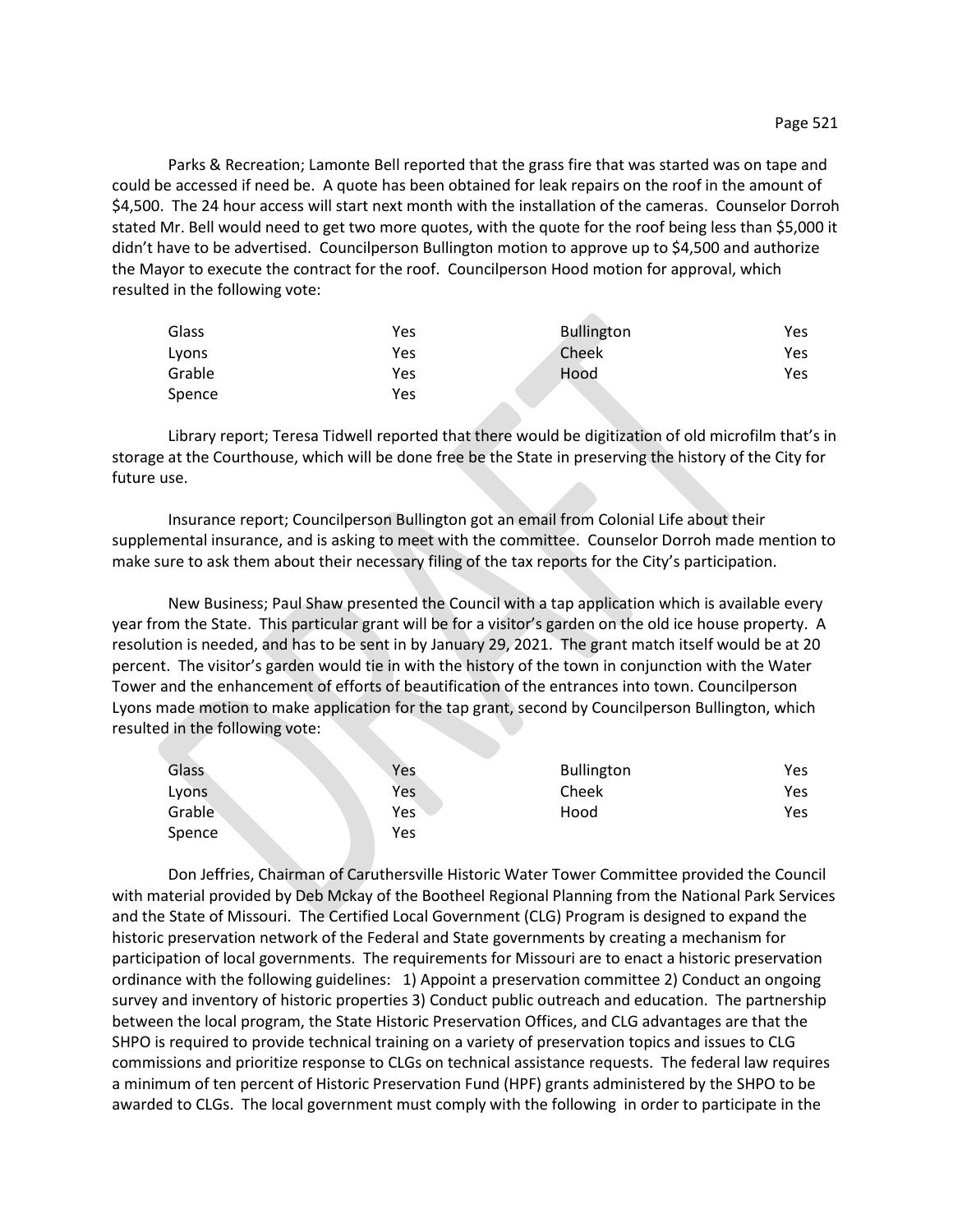## Page 522

CLG Program: 1) Statement of Purpose 2) Establish Commission 3) Have no fewer than five members, 4) Members possess interest, competence, knowledge in historic preservation 5) Professional members in historic preservation or related disciplines.

Counselor Dorroh stated that the ordinance that was being requested was more geared toward land use which would have to go before the Planning & Zoning Commission, and then they would refer it back to the Council. Counselor Dorroh will draft an ordinance so that Planning & Zoning can go over for the consideration of recommendation of establishing a Historic Preservation Commission and Ordinance. Councilperson Bullington motion to refer the establishment of a Historic Preservation Ordinance to the Planning & Zoning Commission, which resulted in the following vote:

| Glass  | Yes | Bullington | Yes |
|--------|-----|------------|-----|
| Lyons  | Yes | Cheek      | Yes |
| Grable | Yes | Hood       | Yes |
| Spence | Yes |            |     |

Mr Jeffries requested the approval of the A2H contract; Councilperson Bullington motion for approval of the proposed agreement with A2H, second by Councilperson Lyons which resulted in the following vote:

| Glass  | Yes | <b>Bullington</b> | Yes |
|--------|-----|-------------------|-----|
| Lyons  | Yes | Cheek             | Yes |
| Grable | Yes | Hood              | Yes |
| Spence | Yes |                   |     |

Mr. Jeffries also requested the contract agreement between the 501C3 Committee and the Community Foundation with the Ozarks to be voted upon. Councilperson Bullington motion for Don Jeffries and Sue Grantham the authority to work with the Committee and the Community Foundation of the Ozarks on behalf of the City. Councilperson Grable second the motion, which resulted in the following vote:

| Glass  | Yes | <b>Bullington</b> | Yes |
|--------|-----|-------------------|-----|
| Lyons  | Yes | Cheek             | Yes |
| Grable | Yes | Hood              | Yes |
| Spence | Yes |                   |     |

Business from the Floor; Carlton Sherrill with Help on Hand came before the Council to inquire about any vehicles that weren't being used by the City that could possibly be donated to the organization. Counselor Dorroh stated that there was not a provision in the code for making donations to non-profits; there's one for one governmental body to another, or a tradeoff could occur with an entity. Counselor will research what the State grants to municipalities.

Counselor Dorroh introduced Resolution 2021-01 as follows: A RESOLUTION CONFIRMING SUPPORT FOR CITY'S APPLICATION FOR TRANSPORTATION ALTERNATIVES PROGRAM GRANT FUNDING AND COMMITMENT TO PROVIDE LOCAL MATCHING FUNDS. Counselor stated approval was in order.